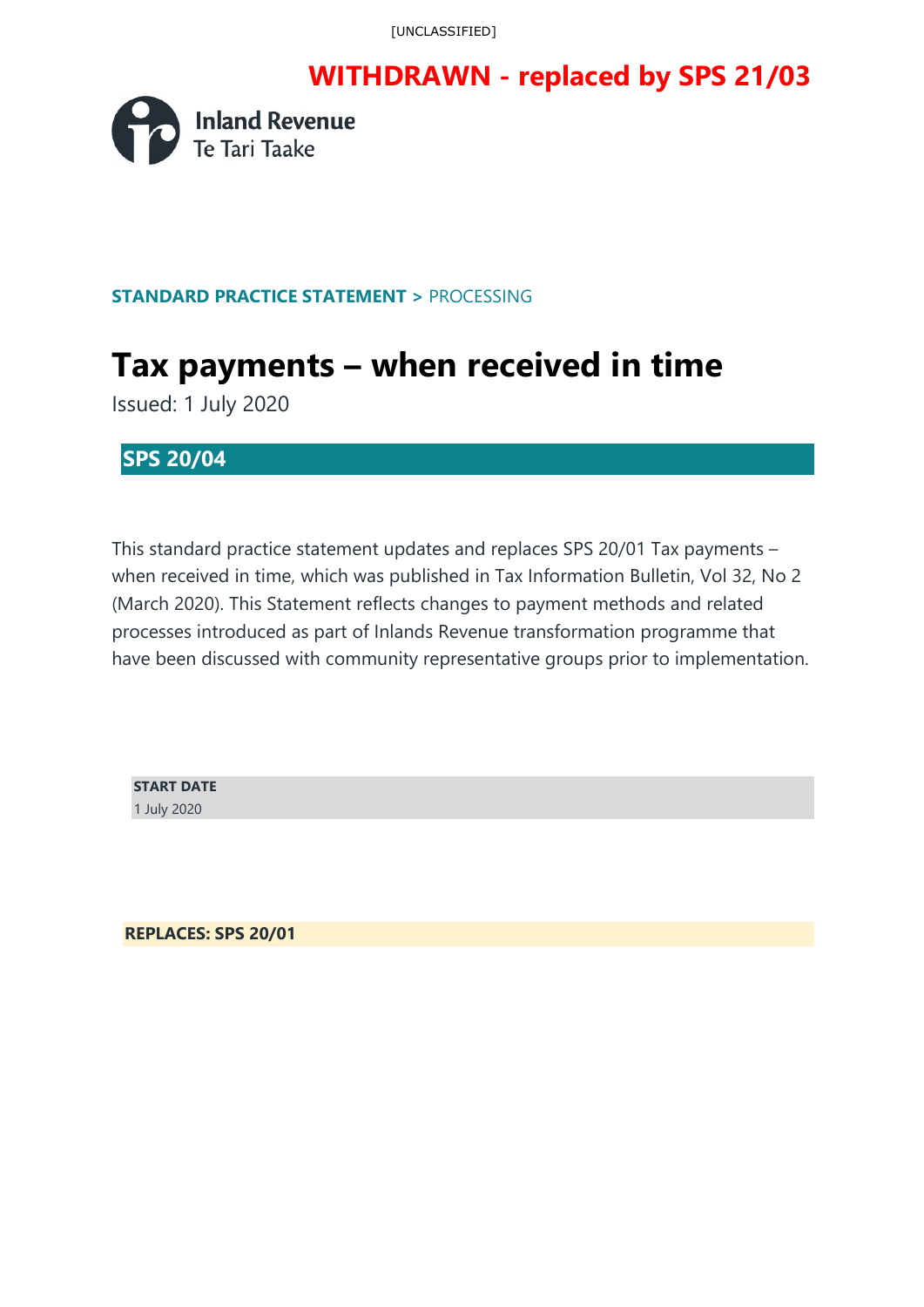

# **Table of Contents**

| Income Equalisation Scheme deposits and primary sector business customers10 |
|-----------------------------------------------------------------------------|
|                                                                             |
|                                                                             |
|                                                                             |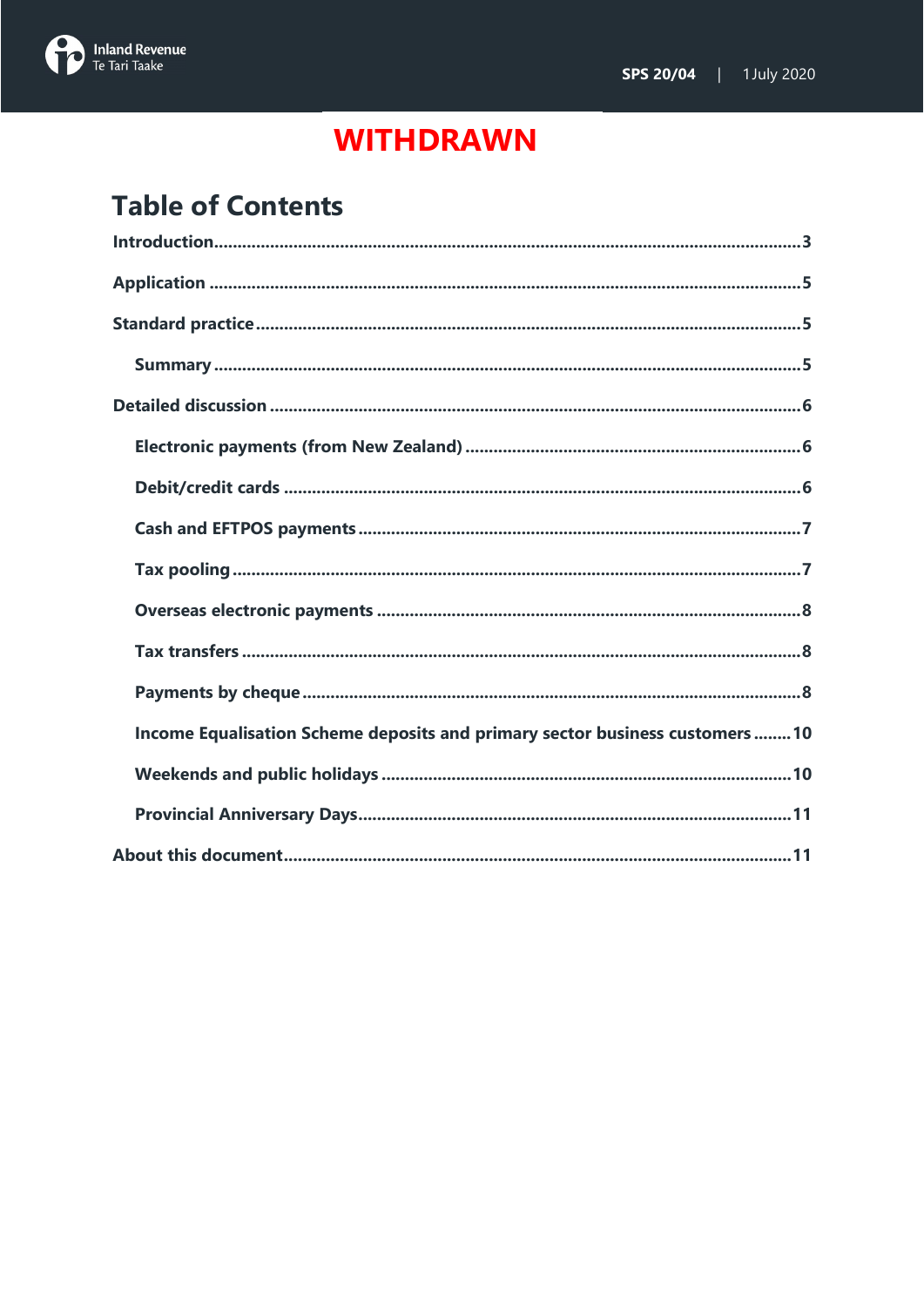

### <span id="page-2-0"></span>**Introduction**

This Statement sets out Inland Revenue's practice for accepting tax payments as having been received in time.

With the influence of technology there has been a significant shift in practice to use digital methods for making tax payments. The Commissioner encourages customers to use direct banking facilities when they make tax payments.

The table below outlines the payment options for customers, to make payments to Inland Revenue:

| <b>Payment options</b>                                                                           | You'll need                                                                                                                                                                                    |
|--------------------------------------------------------------------------------------------------|------------------------------------------------------------------------------------------------------------------------------------------------------------------------------------------------|
| Online through your bank<br>PayTax function<br>٠<br>Internet banking<br>$\overline{\phantom{a}}$ | <b>IRD</b> number<br>Tax/product type or media number<br>(from the return, letter or statement)<br>Payment period (if applicable)<br>Authorise the bank to make one-off or<br>regular payments |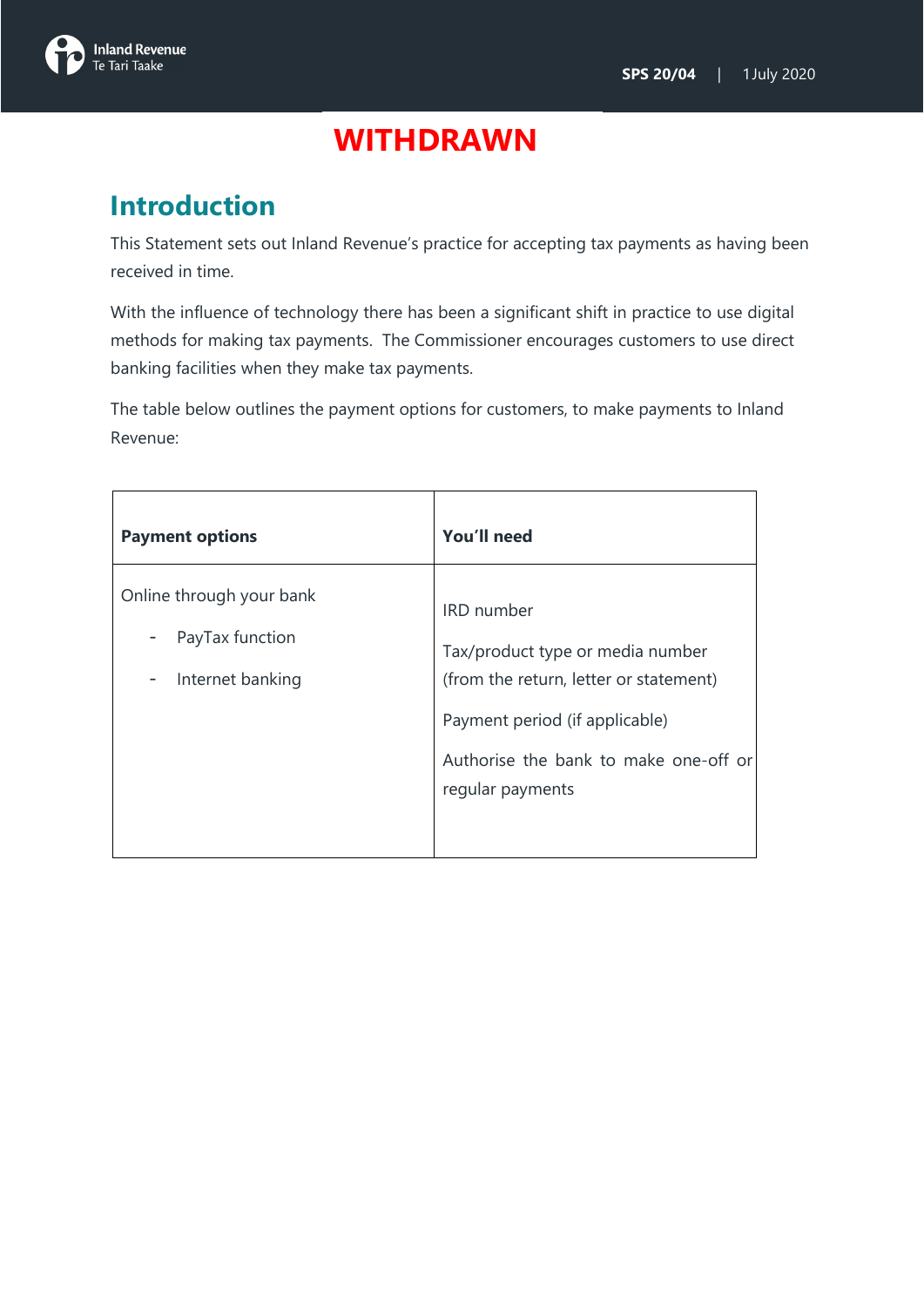

| Debit or Credit Card                                                                                                                                                                                                                      |                                                                                                                                                                              |
|-------------------------------------------------------------------------------------------------------------------------------------------------------------------------------------------------------------------------------------------|------------------------------------------------------------------------------------------------------------------------------------------------------------------------------|
| Via mylR<br>On our secure payment website<br>at www.ird.govt.nz and search<br>'make a payment'<br>On the phone using our 24/7<br>self-service (say 'make a<br>payment')<br>On the phone with one of our<br>staff (NZ business hours only) | Visa or Mastercard<br>IRD number<br>Tax/product type (if applicable)<br>Payment period (if applicable)                                                                       |
| Direct debit<br>via mylR<br>through your bank<br>on the phone with one of our<br>staff                                                                                                                                                    | <b>IRD</b> number<br>An authority for IR to initiate direct debit<br>payments from your bank                                                                                 |
| Westpac in person<br>Counter services for cash or<br>EFTPOS (you do not need to be a<br>Westpac customer)<br>SmartATM for cash (all<br>customers)<br>SmartATM EFTPOS (Westpac<br>customers only)                                          | From 1 July 2020, a barcode is required.<br>The payment barcode can be found on<br>your return, letter or IR statement - or<br>create your own at<br>www.ird.govt.nz/barcode |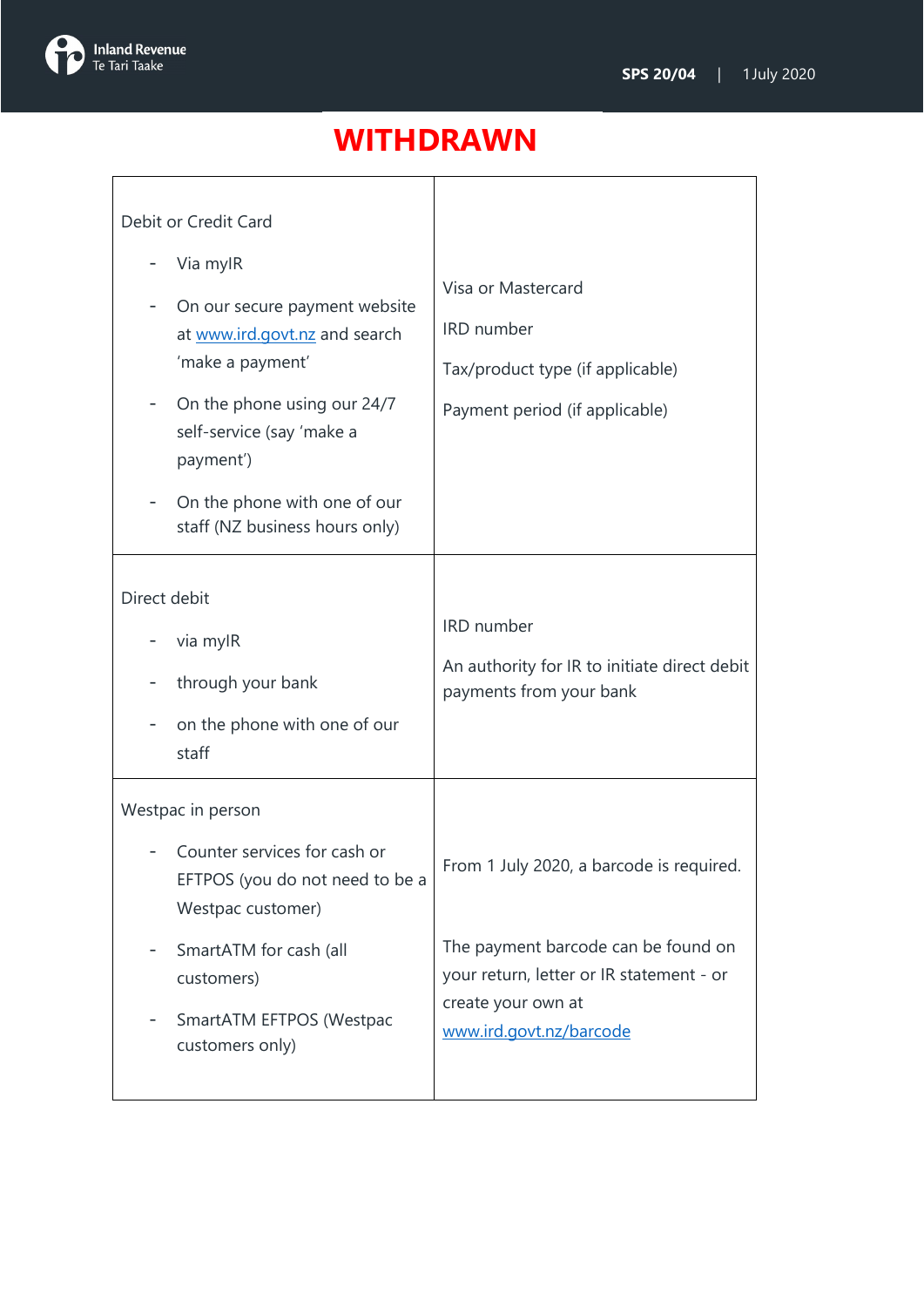

| Through your bank<br>Automatic payment<br>۰<br>Direct credit | <b>IRD</b> number<br>Tax/product type<br>Payment period                                                                |
|--------------------------------------------------------------|------------------------------------------------------------------------------------------------------------------------|
| Both options allow for 2 people to sign                      |                                                                                                                        |
| By post<br>- Cheque (by exception arrangement<br>only)       | Since 1 March 2020 we no longer accept<br>cheques unless there is an exception<br>arrangement in place.<br>See 20 - 26 |

It is important to make your payments on or before the due date to avoid penalties or interest. If you are not able to pay on time, please contact Inland Revenue to discuss a possible instalment arrangement.

## <span id="page-4-0"></span>**Application**

This Statement applies from the date of signing. It replaces SPS 20/01 Tax payments – when received in time, which was published in Tax Information Bulletin, Vol 32, No 2 (March 2020).

## <span id="page-4-1"></span>**Standard practice**

#### <span id="page-4-2"></span>**Summary**

- 1. This Statement sets out when Inland Revenue would accept payments as having been received in time, including:
	- electronic payments (from New Zealand)
	- debit/credit cards (Visa or Mastercard only)
	- cash and EFTPOS payments (accompanied by a barcode)
	- payments by cheque (with the prior agreement of the Commissioner)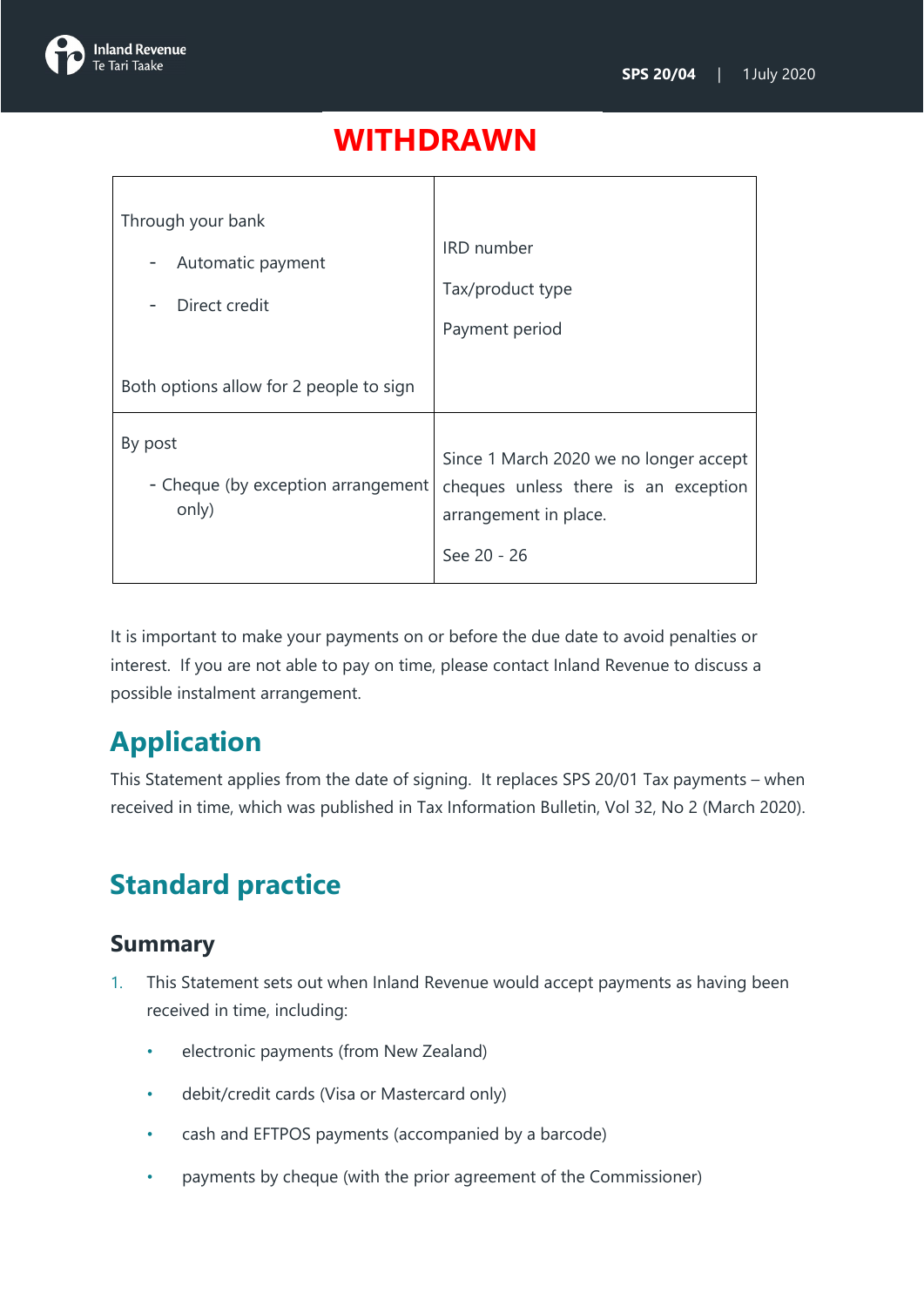

- tax pooling
- tax transfers
- overseas electronic payments
- weekends and public holidays

### <span id="page-5-0"></span>**Detailed discussion**

2. This Statement applies to all tax types, as well as student loan repayments, small business Cash Loan payments and child support payments (payment of tax).

#### <span id="page-5-1"></span>**Electronic payments (from New Zealand)**

- 3. Customers are encouraged to make payments electronically, including by internet banking. Payments by this method minimise delays and include formal notification of the date and time payment was made to Inland Revenue. A payment will be received in time when it has been electronically paid or direct credited into an Inland Revenue account either on or before the due date. To ensure payment is received in time, you need to be familiar with your banks' processing schedule.
- 4. A customer is able to future-date an electronic payment by using the "my tax payment" option available with all major New Zealand bank's internet banking service.
- 5. Customers who are registered for myIR can set up direct debits if there is an outstanding liability on the account, or if a return is filed at the same time (excluding for Multi Payment Option and Income Equalisation Schemes). Direct Debits cannot be set up for Child Support, KiwiSaver member and Tax Pooling. A direct debit payment will be received in time when the direct debit transaction is made on or before the New Zealand due date.

#### <span id="page-5-2"></span>**Debit/credit cards**

- 6. Customers can make payment by using a (Visa or Mastercard only) debit/credit card over the phone to Inland Revenue, through the payment page on the IR website and through myIR, our secure online service.
- 7. A convenience fee of 1.42% is payable (charged by the banks) on all debit/credit card transactions from within New Zealand and overseas, with the exception of Child Support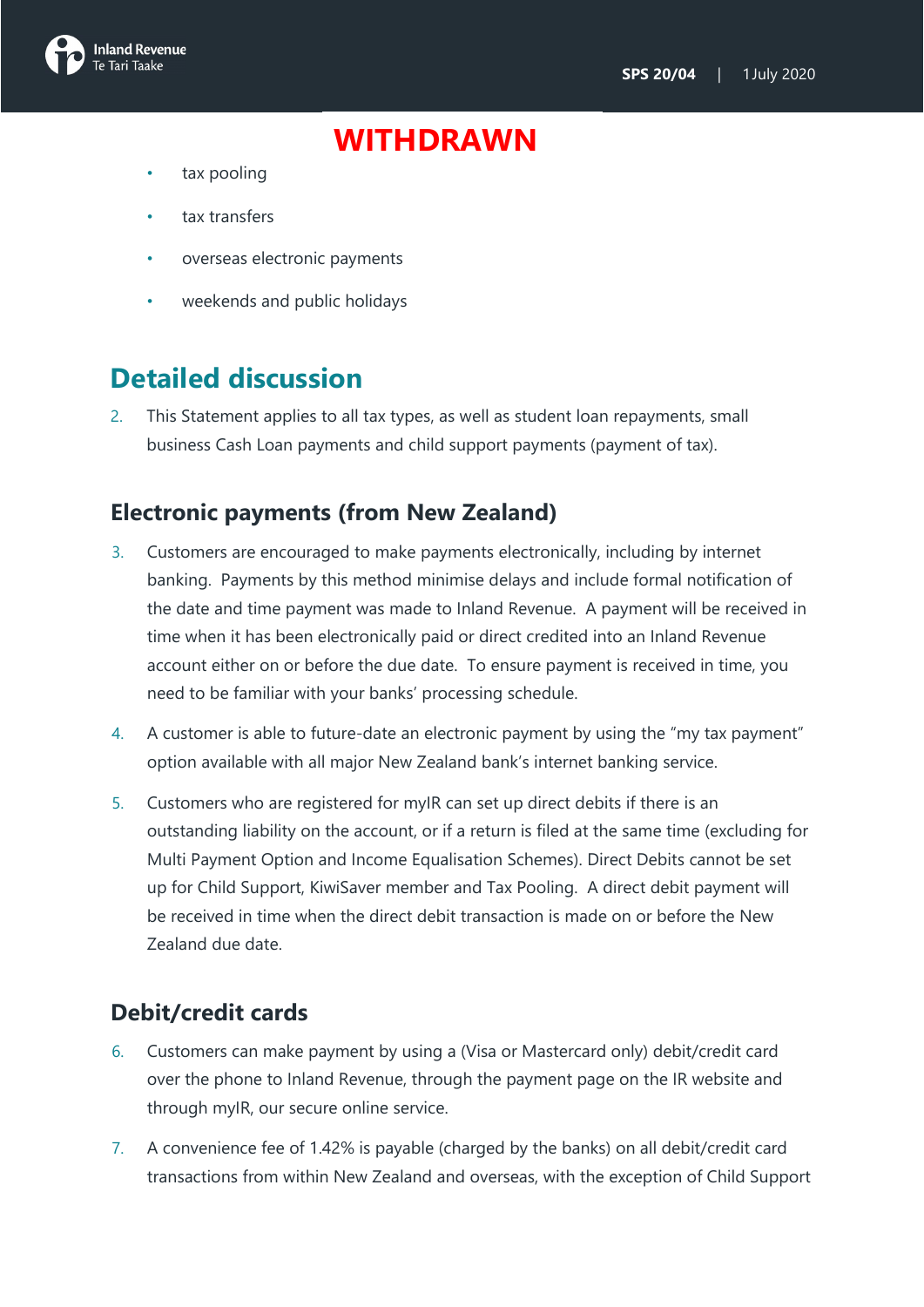

and Student Loan repayments from overseas, where Inland Revenue pays the convenience fee.

8. A debit/credit card payment will be received in time when it has been paid or direct credited into an Inland Revenue account on or before the New Zealand due date.

#### <span id="page-6-0"></span>**Cash and EFTPOS payments**

- 9. Payments by cash or EFTPOS cannot be accepted over-the-counter at an Inland Revenue office. Westpac bank is authorised to receive over-the-counter payments on behalf of Inland Revenue.
- 10. Cash payments should not be sent by mail or courier to Inland Revenue.
- 11. Since 1 July 2020, payments at a Westpac branch or Smart ATM must either include a barcode obtained from letters, returns<sup>[1]</sup>, and statements issued by Inland Revenue, or a

 $[1]$ 

- 12. Customers may pay by cash or EFTPOS at a Westpac counter or cash at a Westpac Smart ATM. Customers with a Westpac bank account may also pay via EFTPOS at a Westpac Smart ATM.
- 13. Payments made at a Westpac branch are received in time if they are made on or before the due date. The cut off time for a payment made at an ATM is 9PM, any payment made after this will go in the banking file on the next business day.

### <span id="page-6-1"></span>**Tax pooling**

14. Tax pooling involves customers depositing money with a tax pooling intermediary who then deposits that money into a tax pooling account with Inland Revenue. These

While payment of tax may be made at Westpac branches, Westpac is not authorised to accept returns. Returns may be filed electronically, posted to Inland Revenue or delivered to an Inland Revenue office. barcode created through the Inland Revenue website<sup>[2]</sup> to provide clear payment instructions. A separate barcode is required for each individual tax type payable and tax period.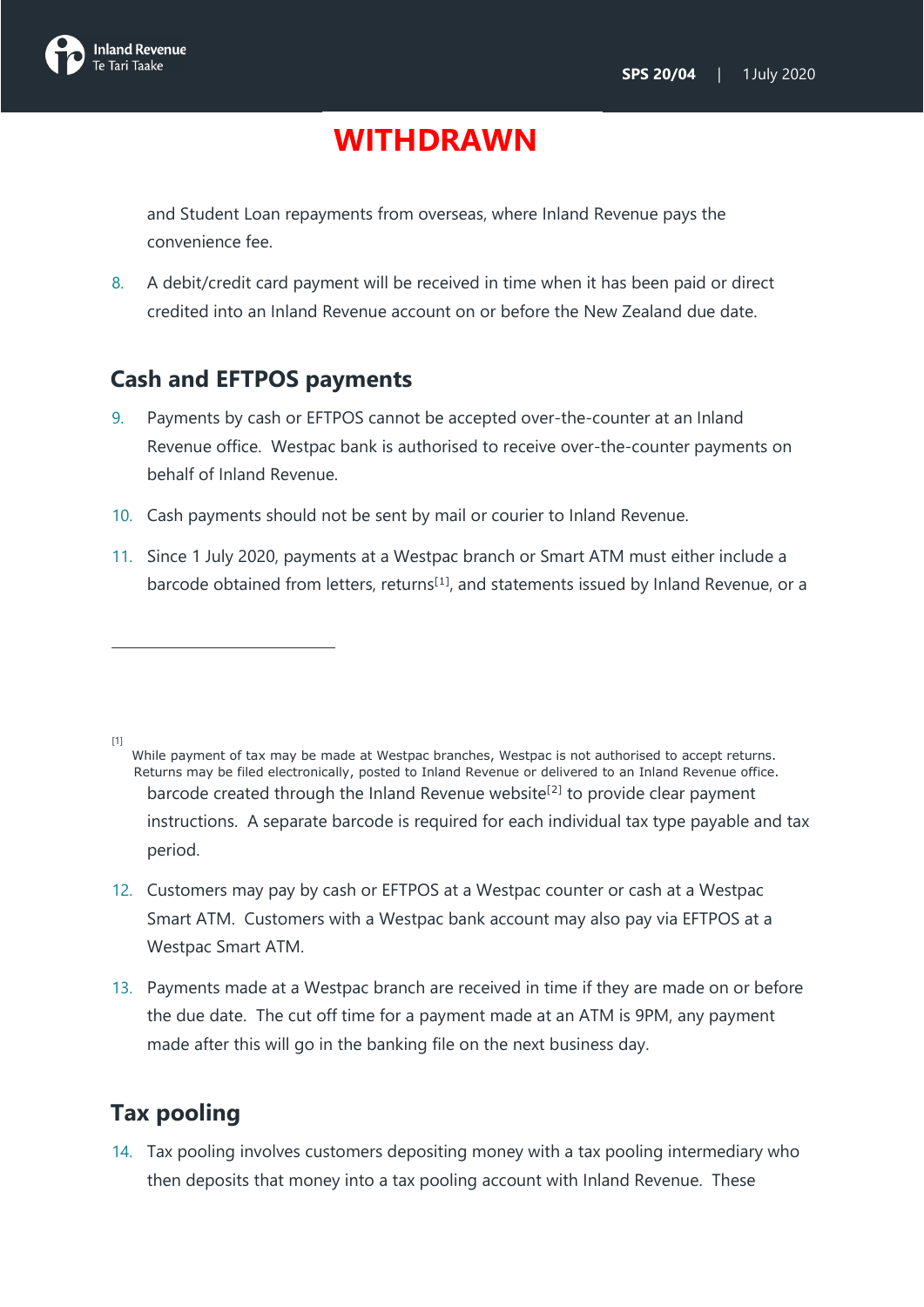

deposits are not tax payments at this stage. When a payment is transferred from the tax pooling account into a taxpayer's tax account it becomes a tax payment.

- 15. The date of payment to Inland Revenue is triggered when the tax pooling deposit is transferred into a taxpayer's account. The effective date of the transfer can be no earlier than the date the tax pool deposit was received by Inland Revenue.
- 16. For more information on the implications of tax pooling see Tax Information Bulletins[5], Vol 15, No 5 (May 2003) pages 64 to 67, Vol 23, No 8 (October 2011) pages 35 to 55 and Vol. 29, No. 5 (June 2017) pages 148 to 149.

#### <span id="page-7-0"></span>**Overseas electronic payments**

- 17. A payment will be received in time when it has been electronically paid or direct credited into an Inland Revenue account either on or before the New Zealand due date.
- 18. For more information about making payments from overseas visit [www.ird.govt.nz/makepayment/overseas/from-overseas-index.html](http://www.ird.govt.nz/makepayment/overseas/from-overseas-index.html)

#### <span id="page-7-1"></span>**Tax transfers**

19. For the rules regarding the transfers of overpaid taxes refer to Tax Information Bulletins, Vol 14, No 11 (November 2002) pages 35 to 47, Vol 16, No 1 (February 2004) page 71 and Vol. 17, No. 1 (February 2005) pages 101 to 102.

### <span id="page-7-2"></span>**Payments by cheque**

20. Since 1 March 2020, Inland Revenue has not accepted cheques as a method for payment of tax. Customers are expected to use other bank services available for making payments.

<sup>&</sup>lt;sup>[2]</sup> Through Inland Revenues website payment page at [www.ird.govt.nz/make-a-payment/paying-at-westpac](http://www.ird.govt.nz/make-a-payment/paying-at-westpac) or [www.ird.govt.nz/barcode](http://www.ird.govt.nz/barcode)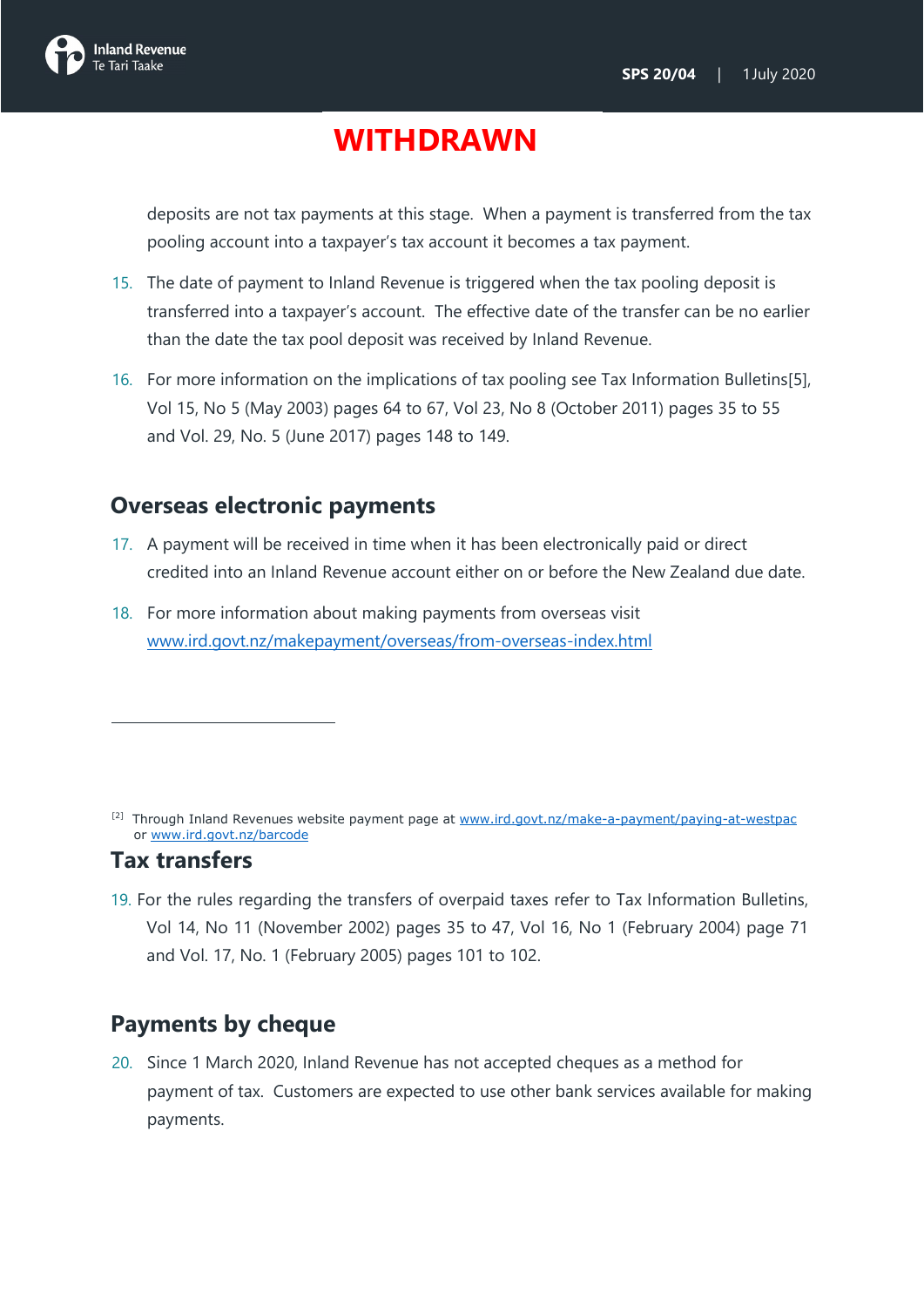

21. The Commissioner may agree in exceptional circumstances for certain customers to make payment by cheque, where the customer can show they are unable to pay by any other means. Customers who consider that none of the other options for paying tax is

difficult or impracticable for them should contact the Commissioner explaining why they cannot use one of the other options and so wish to continue to pay their tax using cheques. Each situation will be considered on a customer's individual circumstances.

#### **Example 1**

#### *Alternative payment method available*

Mary is 75 and lives in a remote area. She does not have access to the internet and there is no Westpac branch close by. Mary does have a landline and an EFTPOS card. After discussing Mary's situation with her, Mary agreed that she is able to set up a direct debit with us, or set up payments using an Automatic Payments form. On this basis, an exceptions arrangement to pay tax by cheque post 1 March 2020 was not approved.

#### **Example 2**

#### *Agreed cheque exception arrangement*

Jock lives in a remote rural area and lives off-the-grid. He does not have access to the internet or a reliable phone service and is many hours from any bank services. His only contact with Inland Revenue is through a Post Office box service from which he collects mail infrequently. The Commissioner would agree his circumstances are exceptional and that he may continue to pay tax by cheque post 1 March 2020.

22. A Requests for approval to continue paying by cheque can be made by telephone, SecureMail (log in to myIR), by post and at face to face appointments with Inland Revenue. It is important that requests for cheque exception arrangements made via myIR include customer phone contact details (where possible), should Inland Revenue want to further discuss alternative payment options with them. Customers that are unable to provide phone contact details will be sent a response via myIR (if registered) or by post.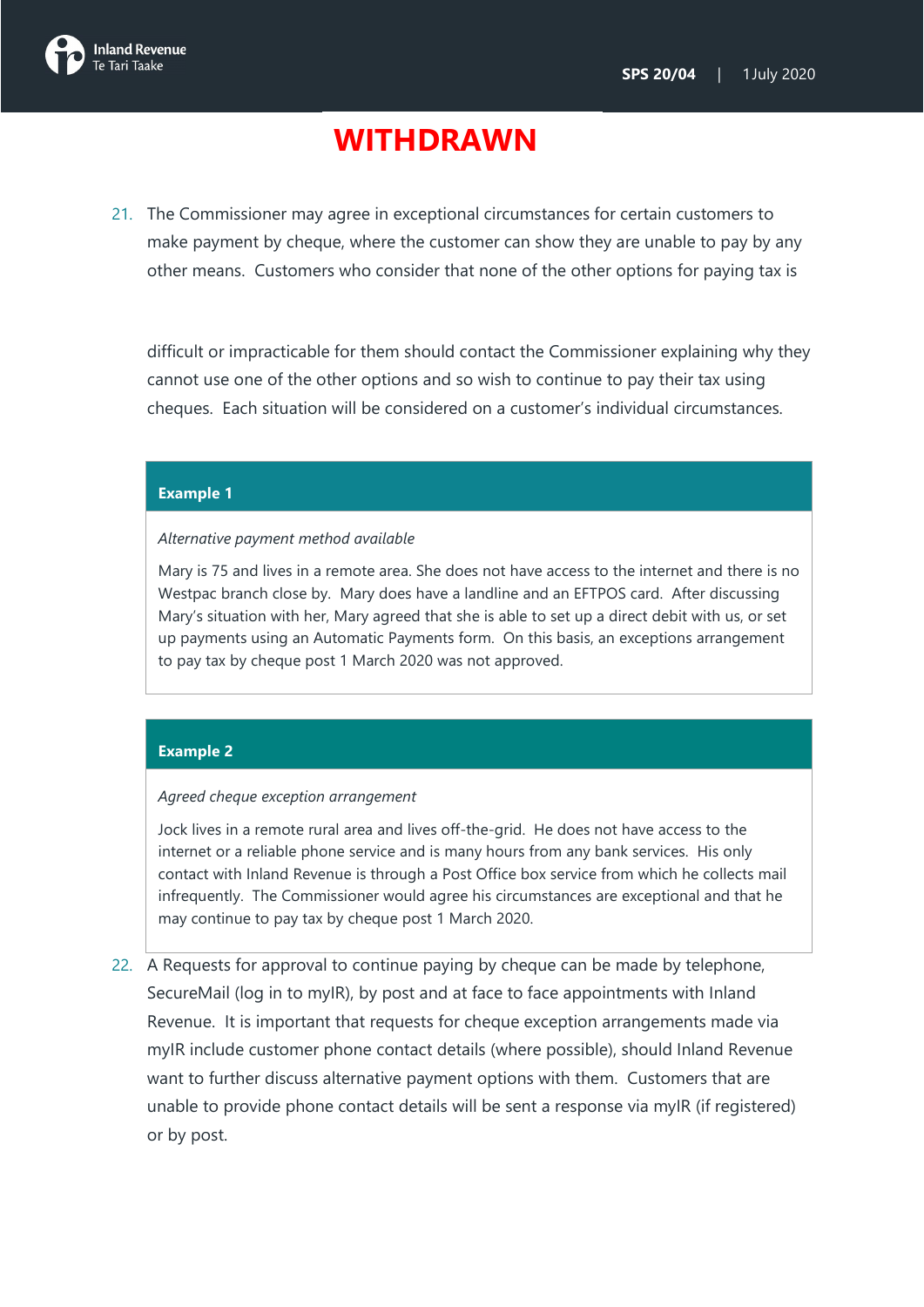

#### **Cheques through post**

- 23. Where the Commissioner's agreement has been given to make cheque payments, cheques must be received on or before the due date irrespective of whether they are posted from within New Zealand or from overseas. Payments by post should be sent to: Inland Revenue, PO Box 39050, Wellington Mail Centre, Lower Hutt 5045.
- 24. Post-dated cheques have not been accepted as a payment method for tax since 1 March 2020. Post-dated cheques will be presented for payment on the day they are received by Inland Revenue where customers have prior agreement to pay by cheque.
- 25. Cheques will be returned to customers who have not obtained prior agreement from the Commissioner to pay by this method.

#### **Physical delivery to Inland Revenue offices**

26. Where the Commissioner's agreement has been given to make cheque payments, cheque payments will be accepted as being received in time if delivered to an Inland Revenue office on or before the close of business on the due date.

### <span id="page-9-0"></span>**Income Equalisation Scheme (IES) deposits and primary sector business customers**

27. Customers may make deposits via their online banking Pay Tax facility, by credit card and direct debit, as these tax types have been added into online banking as options for payment.

#### <span id="page-9-1"></span>**Weekends and public holidays**

- 28. If a due date falls on a weekend or a public holiday, a payment will be in time when it is received at a Westpac branch or an Inland Revenue bank account on or before the next working day.
- 29. If a due date falls on a weekend or a public holiday (including a provincial anniversary day), and the Commissioner's agreement has been given to make cheque payments, cheque payments will be accepted as being received in time if received by an Inland Revenue office on or before the close of business on the next working day.